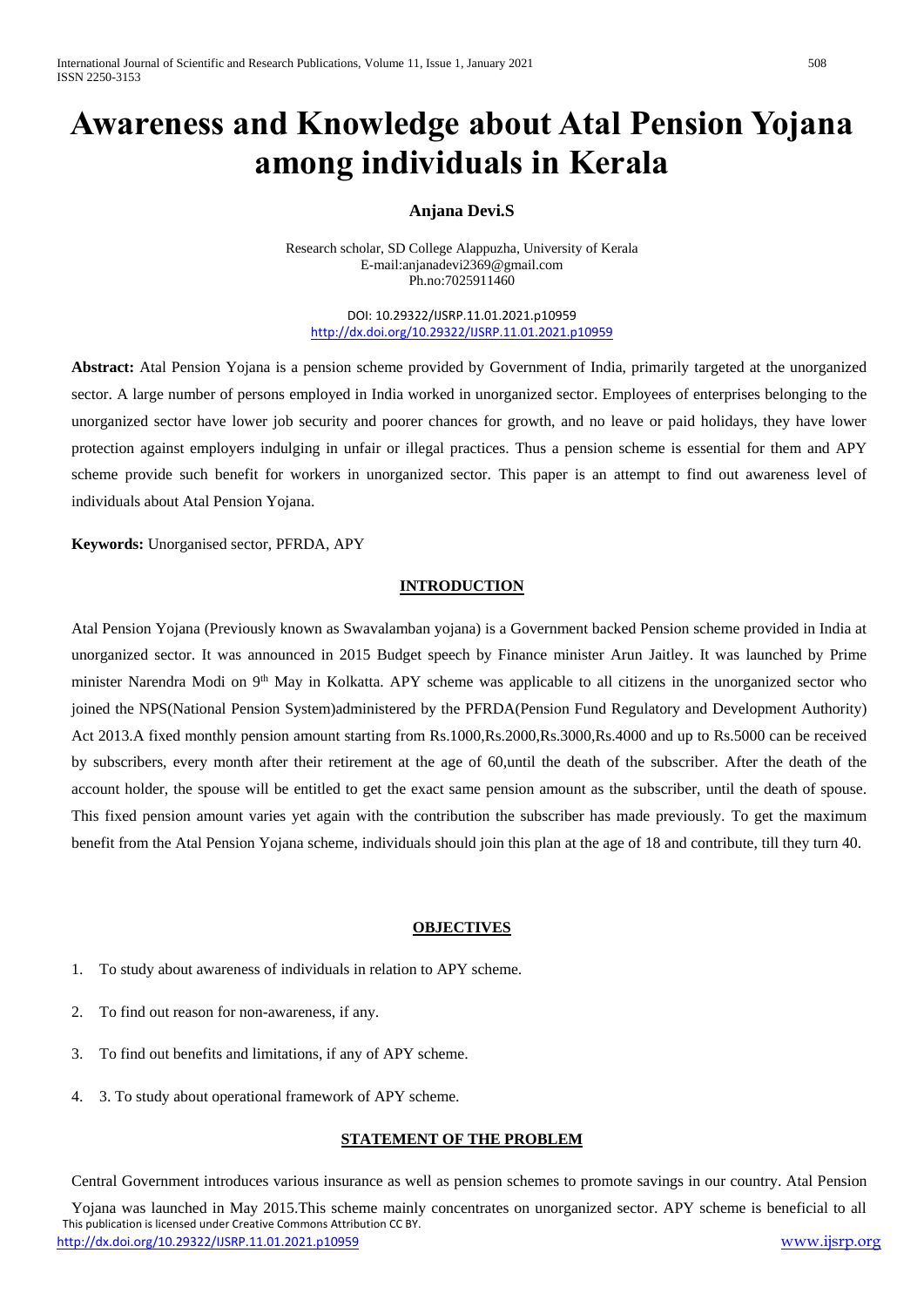citizen of India, aged between 18 years and 40 years who has his/her bank account.APY is the largest Pension scheme announced by Arun Jaitley. But comparing to other states, number of subscribers in Kerala is comparatively low. The top ten states in APY mobilization are Uttar Pradesh, Bihar, Tamilnadu, Maharashtra, Karnataka, Andhra Pradesh, West Bengal, Madhya Pradesh, Rajasthan and Gujarat.

## **SIGNIFICANCE OF THE STUDY**

Atal Pension Yojana (APY) is a Pension Scheme for citizens of India, is focused on unorganized sector workers includes weavers, handloom workers, fishermen, leather workers etc. Under this scheme, individuals between the age group of 18-40 are allowed to get pension after they attain the age of 60 by small contributions to pension fund. The amount of pension depends on their contribution towards pension fund. Interested individuals can subscribe this scheme from banks or post office. Number of customers for APY scheme is increases from year to year. But strength of APY scheme is comparatively low in Kerala. Thus the present study concentrated on study of awareness and knowledge on APY scheme expected to spread knowledge about this scheme and increase subscribers in Kerala.

#### **SCOPE OF THE STUDY**

Present study on awareness and knowledge of individuals about APY scheme is concentrated on Thiruvananthapuram District. APY scheme is one of the important pension scheme directly offered by Central Government to unorganized sector workers. Now this scheme is very popular in India and number of subscribers increased from year to year.But contribution from Kerala is comparatively low. Thus it is very essential to find out reasons for non subscription among individuals and make solutions for it.

#### **RESEARCH METHODOLOGY**

### **Research Design.**

# **Sources of data**

# Primary data

The primary data is collected using sampling method and survey using questionnaire.

#### Secondary data

Secondary data includes information from newspapers, internet, and Reference books.

#### **Sample Design**

In this study, I have used Convenience sampling method (Non-probability technique) to select samples from population.

**Sample size** : 120 samples

**Area of Research** : Urban and Rural areas in Thiruvananthapuram District.

#### **Data collection Method**

 I have used 'survey method' to collect data. I have used' structured questionnaire' for gathering required data through contacting respondents personally.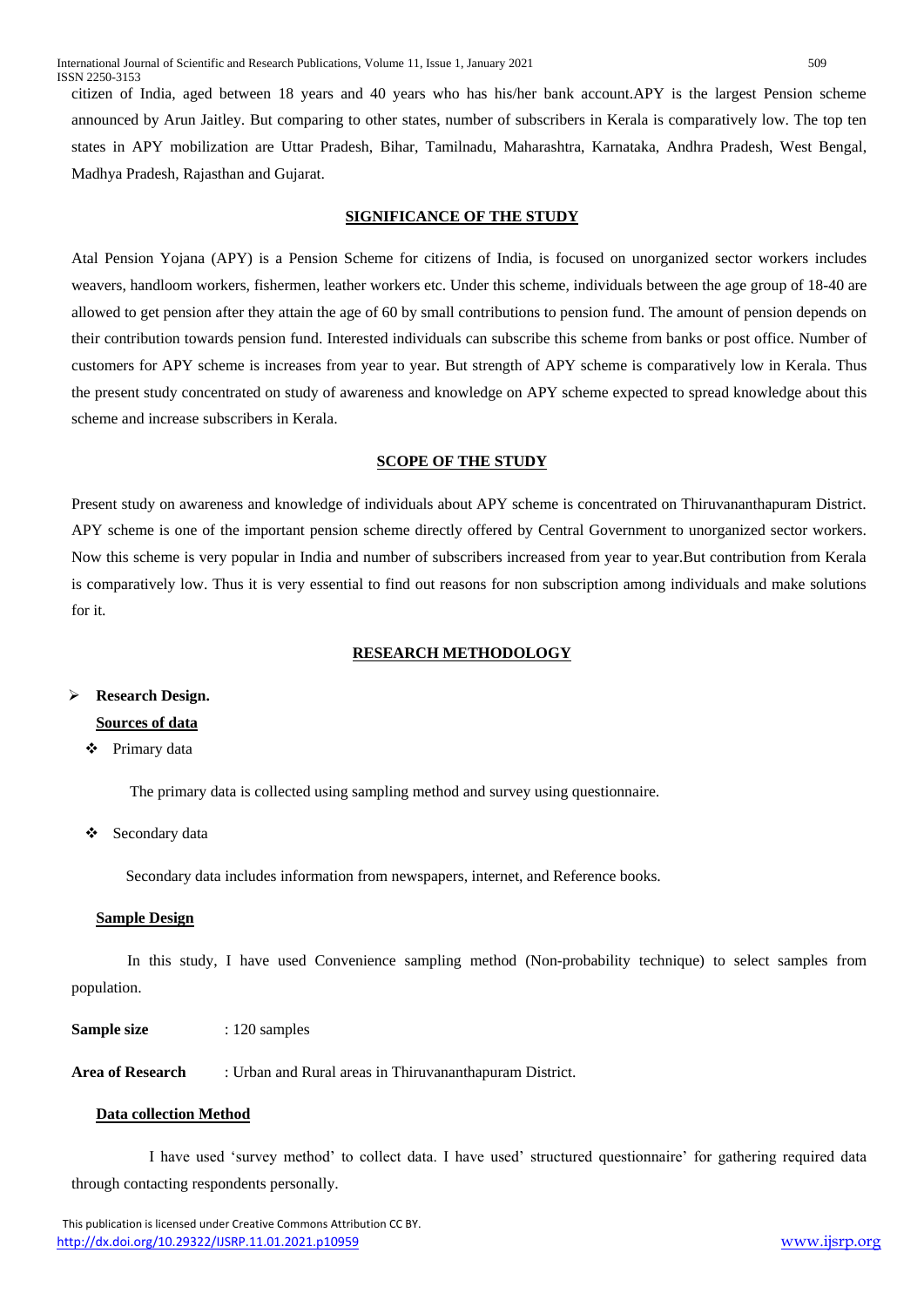#### **Data Analysis & Interpretation**

 Data analysis is based on the data collected by way of questionnaire. The collected data are tabulated and interpretations are drawn.

# **REVIEW OF LITERATURE**

**Sudindra.V.R(2016)** concluded that APY scheme is introduced to protect the unorganized sector workers will not serve the purpose of income security and retirement benefit. To cater the need of unorganized sector workforce government has to contribute more amount in the scheme.

**Debashis Basu(2015)** find out that the interest rate on APY during the accumulation stage is 7.94 per cent a month. That is below the current bank deposit rate. At the withdrawal stage,the interest rate is insultingly low- just 7.06 percent. Another problem is that the strong penalty for default in contribution; if you fail to contribute for six months, your account will be frozen; after 12 months, your account will be deactivated and after 24 months, the account will be closed. The basic feature of informal workers is that they do not have fixed income and so cannot pay a periodic and fixed contribution to a pension fund.

**Vishnu Prasad and Anand Sahasranaman (2015)** point out the two limitations of Atal Pension Yojana which includes lack of inflation indexation and conservative investment mix. Because of inflation the corpus may erode overtime hence to meet the goal of proposed NPS and 85% of fund will be invested in bonds which will effect the retirement corpus.

**J.Sandeep & namratha Sharma** (2015) suggested that the expected rate of interest reduce in future as the economy grows and the contributors will remain getting 8% interest by enrolling themselves into scheme.

**Vidyashree.D.V&Prahlad Rathod (2015)** concluded that the subscribers for PMJJBY,PMSBY and APY schemes are at increasing pase, however if implemented still more properly and the benefit is passed on to the real subscriber it will go a long way in establishing a social security system to the large section of society which has remain uncovered.

# **AN OVERVIEW OF ATAL PENSION YOJANA**

# **Eligibility for APY**

1. An Indian citizen

2. Have a valid bank account

3. Are between 18 and 40 years of age.

#### **Operational Framework of APY**

It is Government of India Scheme, which is administered by the Pension Fund Regulatory and Development Authority. The Institutional Architecture of NPS would be utilised to enrol subscribers under APY. The offer document of APY including the account opening form would be formulated by PFRDA.

#### **Penalties for default**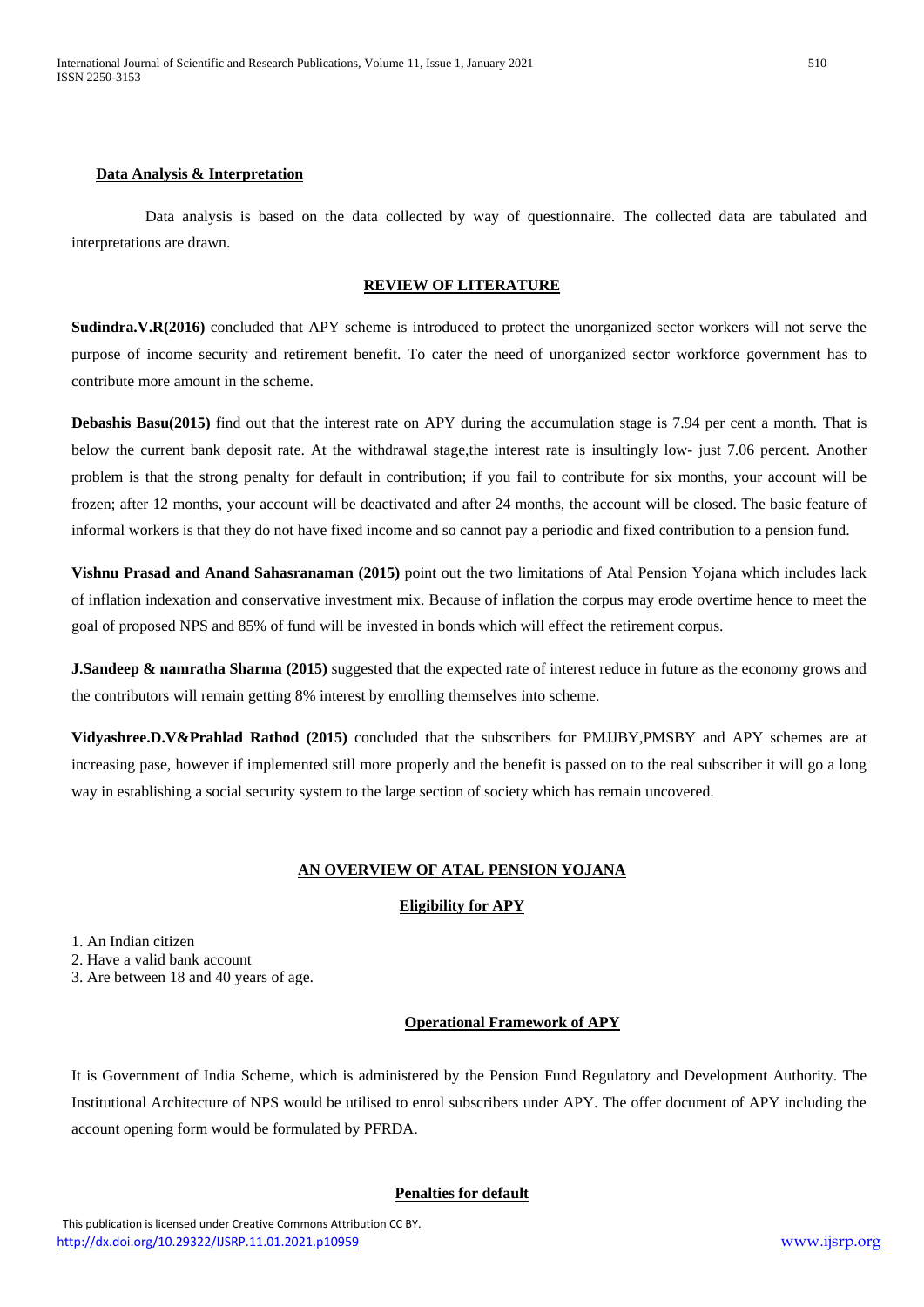Rs.1 per month for contribution upto Rs.100 per month.

Rs.2 per month for contribution upto Rs.101 to 500 per month.

Rs.5 per month for contribution between Rs.501 to 1000 per month.

Rs.10 per month for contribution beyond Rs.1001 per month.

## **Advantages of APY**

- **Tax benefit:** Tax benefit under Sec.80 CCD for the contributions made.
- **Guaranteed Pension**: Guaranteed minimum pension of Rs. 1000/- to Rs.5000/- per month.
- **Pension to the spouse**: In case of death of the subscriber, pension would be available to the spouse.
- **Corpus to the Nominee**: In case of death of the subscriber & the spouse both, then the pension corpus would be returned to the nominee.

#### **Disadvantages**

- Government contribution in Atal Pension Yojana is 50 % of the premium or Rs 1000/- whichever is low but the govt's contribution comes to you only if you join this scheme on or before **31 Dec 2015**. After that there will be no 50% contribution or Rs 1000/- contribution from Govt of India.
- Existing Subscriber of Swavalamban Scheme will automatically merge into Atal Pension Yojana, but if they want to stay in Swavalamban Scheme they need to inform.
- This Atal Pension Scheme is for an Indian whose Age is between **18 to 40**. If a person whose age is above 40 or below 18, he/she cannot get this facility of Guaranteed Pension.
- Considering a retirement corpus of Rs. 1.7 lakh and monthly pension of Rs. 1,000, this scheme is going to generate a return of 0.59% per month or 7.1% per annul for its subscribers. I think this return is also on a lower side.
- $\cdot \cdot$  If a person who is running Atal Pension Yojana dies before the age of 60, the nominee will only get only the deposited amount.
- In Atal pension Yojana it is also not declared that the interest you will be getting after the age of 60 is either **Taxable or Tax free**.
- Every Year you have to **Renew** this scheme in your respective bank.
- The premium would be auto debited from your bank account. If you are not having sufficient fund in you account at that time, what will be the exact treatment is not clarified as of now.
- Atal Pension Yojana is only for those who are not enrolled in any pension Scheme like EPF, EPS .

# **FINDINGS**

- o Atal Pension Yojana provide merits like taxable benefits, guaranteed pension, pension to the spouse etc. but it has lot of disadvantages also.
- o Majority of respondents just heard about this scheme but they are not aware about its benefits, eligibility, contribution and procedure for starting APY pension account.
- o Government takes efforts to reach this scheme among local people through advertisements.
- o Among respondents, the members of APY scheme is comparatively low.

 This publication is licensed under Creative Commons Attribution CC BY. <http://dx.doi.org/10.29322/IJSRP.11.01.2021.p10959> [www.ijsrp.org](http://ijsrp.org/)